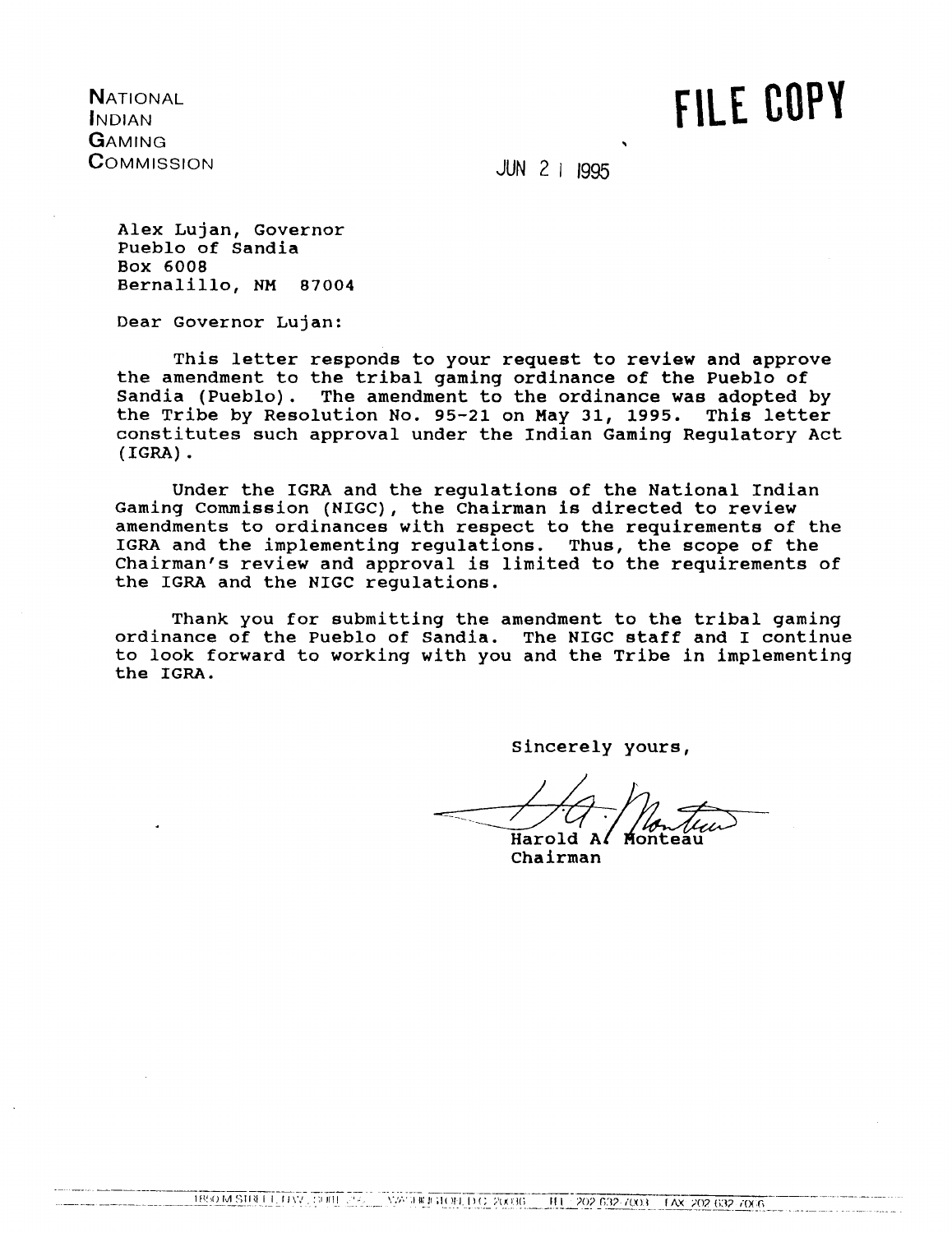**Alex Lujan Governor Patrick G. Baca U. Governor Lücia T. Benalli Treasurer**



**Box 6008 Bernalillo, New Mexico 87004 (505) 867-3317**

**At a duly called meeting of the Tribal Council of the Pueblo of Sandia, the following resolution was passed:**

**WHEREAS certain licensing requirements exist in connection with tribal gaming operation for Class III gaining conducted at Casino Sandia by virtue of the Indian Gaming Regulatory Act, regulations promulgated thereunder, and the Tribal-State Compact executed on February 13, 1995, and approved by the Secretary on March 22, 1995, and**

**WHEREAS the Tribal Gaming Agency for the Pueblo of Sandia has been authorized pursuant to Tribal Council action and is being constituted, organized, and funded, but is not yet fully operational, and the duties and oversight of tribal gpming operations have been undertaken largely by the Owner-Monitor of the Pueblo of Sandia, and**

**WHEREAS the process precedent to the issuance of licenses to primary management officials, key employees, and certain others, including the portion involving applications, background investigations with attendant fingerprint submissions, has been undertaken and are being completed, and**

**WHEREAS there is <sup>a</sup> vital need that operations of the gaming facility continue unabated while this licensing process is proceeding, and, pursuant to the Compact, a temporary licensing procedure is established and should be instituted to place the Tribal Gaming Agency or the Owner-Monitor in a position to grant temporary licenses (or, alternatively, to decline to grant temporary licenses) to appropriate persons and entities, and**

**WHEREAS the Owner-Monitor, whose function now is largely regulatory, will work closely in connection with the Pueblo of Sandia Gaming Commission and now has the opportunity to observe generally the on-going operations and employees and entities engaged in those operations, must be in <sup>a</sup> position to continue in those functions while the final licensing process is underway,**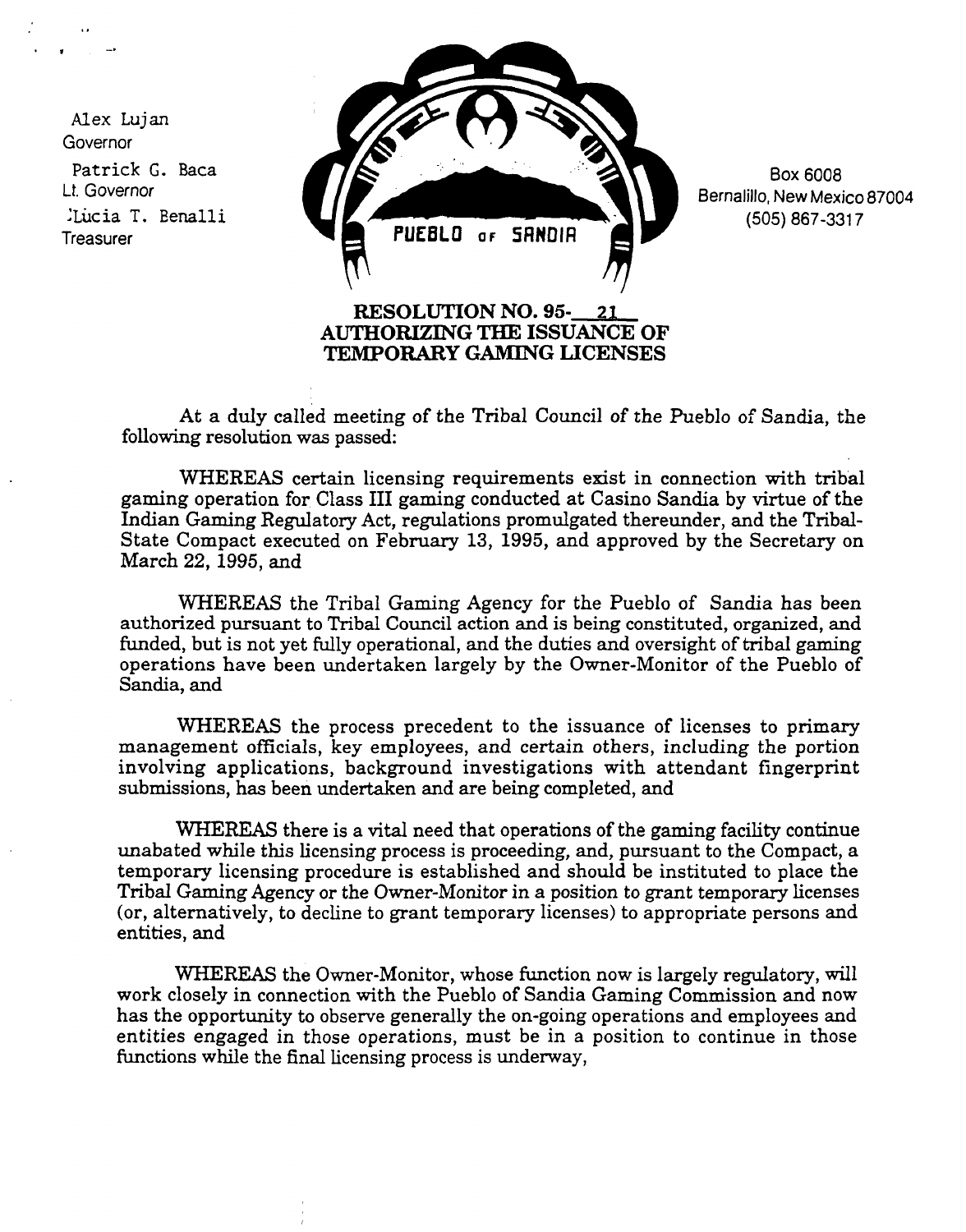Resolution Page 2

NOW, THEREFORE, BE IT RESOLVED by the Tribal Council of the Pueblo of Sandia that a temporary licensing procedure be established, as set out in the Tribal State Compact, and that the Owner-Monitor be authorized to fill the responsibilities of the Tribal Gaming Agency in that connection until the Pueblo of Sandia Gaming Commission is fully operational.

BE IT FURTHER RESOLVED that, in order to carry out the intent of the Indian Gaming Regulatory Act, regulations promulgated thereunder, and the Tribal-State Compact, the Owner-Monitor is granted the authority to issue temporary licenses to primary management officials, key employees, and certain others, as appropriate, until the Pueblo of Sandia Gaming Commission, as the Tribal Gaming Agency, or another acting on its behalf, is in a position to make a determination with respect either to the granting of a license or the refusal to grant a license, at which time either a license will be granted to the applying person or entity or a determination will be made that a license should not be granted, in which case the temporary license will be rescinded. Such temporary licenses will be in a form and of a type prescribed by the Owner-Monitor. لمخلفها

**E. BE IT FURTHER RESOLVED** that the granting of such temporary licenses. by the Owner-Monitor or by the Commission, does not change or diminish the responsibility of the Tribal Gaming Agency or others in carrying out fully the licensing process, does not create an obligation on the part of the Tribal Gaming Agency or others to grant a permanent or any other license to any individual or entity, and does not create any expectancy of any other license to such individual or entity, and a temporary license may be withdrawn and become void and of no effect upon issuance of a permanent license, issuance of a notice of demial of license, or ninety (90) days after the temperary license is issued, whichever occurs first. A temporary license may be withdrawn without notice and without cause at any time.

高自慢轻担 经飞费公司财贸 BE IT FURTHER RESOLVED that the Owner-Monitor will have the authority to carry out the intent of this resolution